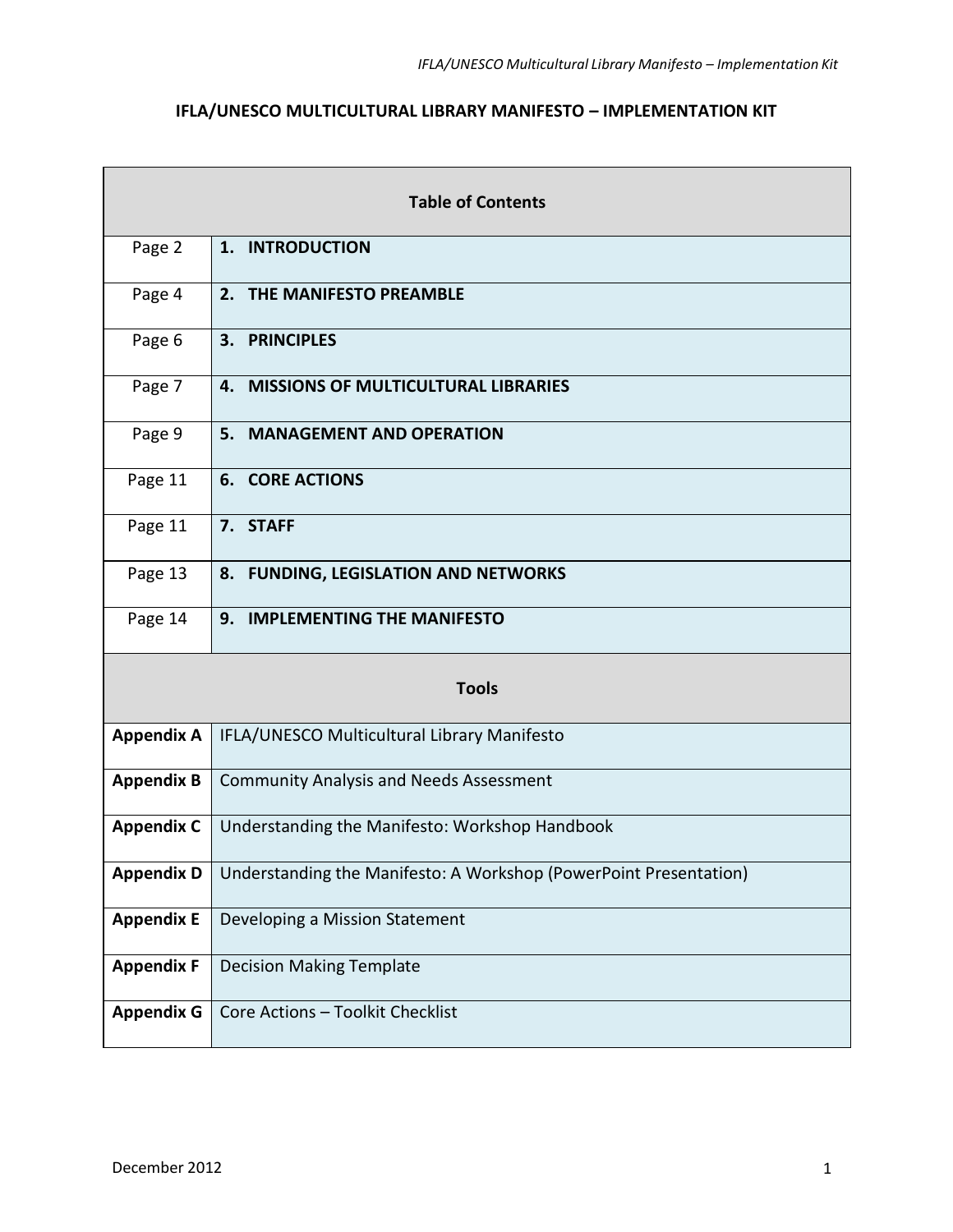## **IFLA/UNESCO MULTICULTURAL LIBRARY MANIFESTO – IMPLEMENTATION KIT**

## **1. INTRODUCTION**

## **Purpose**

The *IFLA/UNESCO Multicultural Library Manifesto* sets the stage for libraries to address their community's unique cultural and linguistic needs through dedicated services and strategies. The *Implementation Kit* is designed to support multicultural service development by assisting libraries in planning, applying, and sustaining the principles and actions described in the Manifesto.

# **Approach**

The *Implementation Kit* explains each section of the *IFLA/UNESCO Multicultural Library Manifesto*, and provides questions, templates, and strategies to help libraries understand, apply, and promote multicultural services appropriate to their community. A Workshop outline and handbook is provided to assist libraries in communicating the key elements of the Manifesto and the objectives of multicultural services to library professionals and their clients.

# **Multicultural Communities: Guidelines for Library Services**

The *Implementation Kit* complements *Multicultural Communities: Guidelines for Library Services* (3rd Edition, 2009), produced by IFLA's Library Services to Multicultural Populations Section. A number of the approaches recommended in the Guidelines are incorporated into the *Implementation Kit*.

Importantly, the Guidelines contain examples of best practices adopted in Canada, Denmark, Estonia, Norway, the United Kingdom, and the United States of America.

#### **TEN REASONS TO OFFER MULTICULTURAL LIBRARY SERVICES**

1. A library's mission is to serve its community, which in many cases is multicultural and multilingual, or becoming increasingly culturally diverse.

2. Multicultural and multilingual library services ensure equality of service and access to information.

3. In an era of globalization with more ease in transborder communication and travel, individuals need to learn about other cultures, languages, and peoples, which foster appreciation for different experiences and broaden one's outlook on life.

4. Information in languages and through channels accessible to diverse user communities enables their democratic participation in civil society.

5. Information on one's own heritage as well as others reinforces one's own culture and promotes understanding of other experiences and perspectives, respectively, and contributes in the development of a more harmonious society.

6. Information in languages and through channels appropriate to diverse user communities promotes multiple literacies, which facilitate the acquisition of new knowledge and skills to ensure equality of opportunity in all realms of civil society.

7. The world's knowledge, creative forms of expression, and cultural practices are documented in diverse formats and languages, thus, the offering of a multicultural collection should be made available for all to access.

8. Learning of different forms of creative expression, work and problem-solving lead to fresh insights and opinions which can result in novel ways to innovate, act and resolve situations.

9. Information about and for a library's multicultural community demonstrates that community members and their cultures are valued.

10. Libraries are spaces for intellectual and recreational engagement and libraries offering multicultural and multilingual services and collections become a community space to bring people together.

*— Multicultural Communities: Guidelines for Library Services*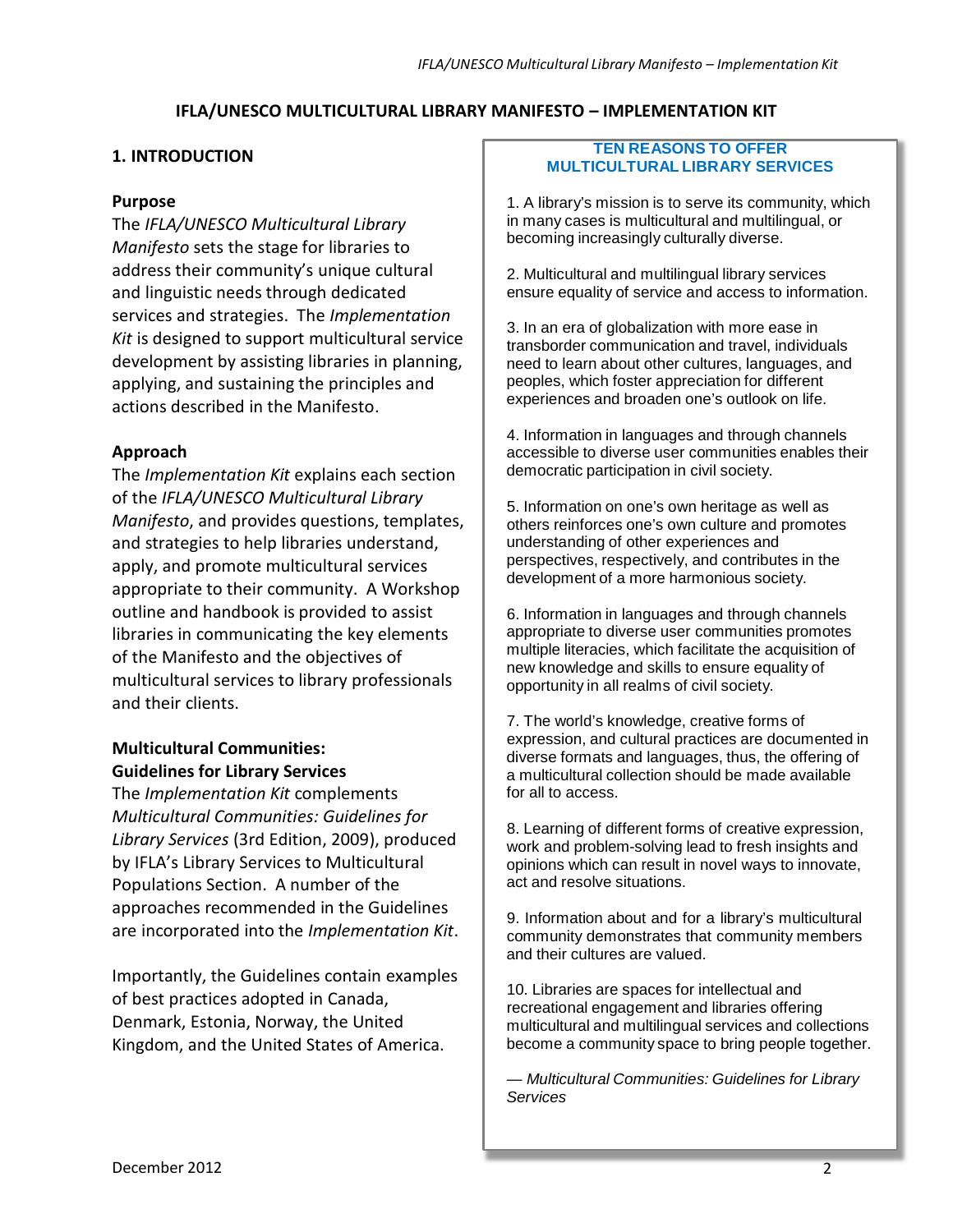The full Guidelines are available at:

[https://www.ifla.org/publications/multicultural-communities-guidelines-for-library](https://www.ifla.org/publications/multicultural-communities-guidelines-for-library-services-3rd-edition)[services-3rd-edition](https://www.ifla.org/publications/multicultural-communities-guidelines-for-library-services-3rd-edition)

## **Additional Resources**

The Manifesto complements the following IFLA/UNESCO initiatives:

*IFLA/UNESCO Public Library Manifesto* <https://www.ifla.org/publications/iflaunesco-public-library-manifesto-1994>

*IFLA/UNESCO School Library Manifesto* <https://www.ifla.org/publications/iflaunesco-school-library-manifesto-1999>

*IFLA Internet Manifesto* <https://www.ifla.org/publications/node/224>

IFLA offers a range of additional guidelines, manifestos, and publications that complement the objectives and strategies outlined in the *IFLA/UNESCO Multicultural Library Manifesto*. For a complete list of IFLA's publications, visit: [https://www.ifla.org/ifla-publications.](https://www.ifla.org/ifla-publications)

Over the past decade, many libraries and institutions have developed resources to support multicultural library services. Examples of these additional resources include:

*Multiculturalism in Libraries: A (Not So Brief) Bibliography* (Dr. Donna L. Gilton, 2002) <http://www.uri.edu/artsci/lsc/People/Gilton/multiculturalism.pdf>

*Multicultural Resources and Services Toolkit / Boîte à outils des Ressources et services multiculturels* (Library and Archives Canada, 2005)

English:<http://www.collectionscanada.gc.ca/obj/005007/f2/005007-300.1-e.pdf> French:<http://www.collectionscanada.gc.ca/obj/005007/f2/005007-300.1-f.pdf>

**Multiculturalism** is the co-existence of diverse cultures, where culture includes racial, religious, or cultural groups and is manifested in customary behaviours, cultural assumptions and values, patterns of thinking, and communicative styles.

**Multicultural library services** include both the provision of multicultural information to all types of library users and the provision of library services specifically targeted to traditionally underserved groups.

*— Multicultural Communities: Guidelines for Library Services*

*Community-Led Libraries Tool Kit* (Working Together Project: Library-Community Connections, 2008) [http://www.librariesincommunities.ca/resources/C](http://www.librariesincommunities.ca/resources/Community-Led_Libraries_Toolkit.pdf)o [mmunity-Led\\_Libraries\\_Toolkit.pdf](http://www.librariesincommunities.ca/resources/Community-Led_Libraries_Toolkit.pdf)

*Community-Led Service Philosophy Tool Kit*  (Edmonton Public Library, Revised April 2012) [http://www.epl.ca/sites/default/files/pdf/Communi](http://www.epl.ca/sites/default/files/pdf/CommunityLedServicePhilosophyToolkit.pdf)t [yLedServicePhilosophyToolkit.pdf](http://www.epl.ca/sites/default/files/pdf/CommunityLedServicePhilosophyToolkit.pdf)

Primary materials of direct interest to multicultural communities are widely available online, for example through the *Europeana* portal, an access point for books and other information resources that have been digitized throughout Europe: [http://www.europeana.eu/porta](http://www.europeana.eu/portal/)l/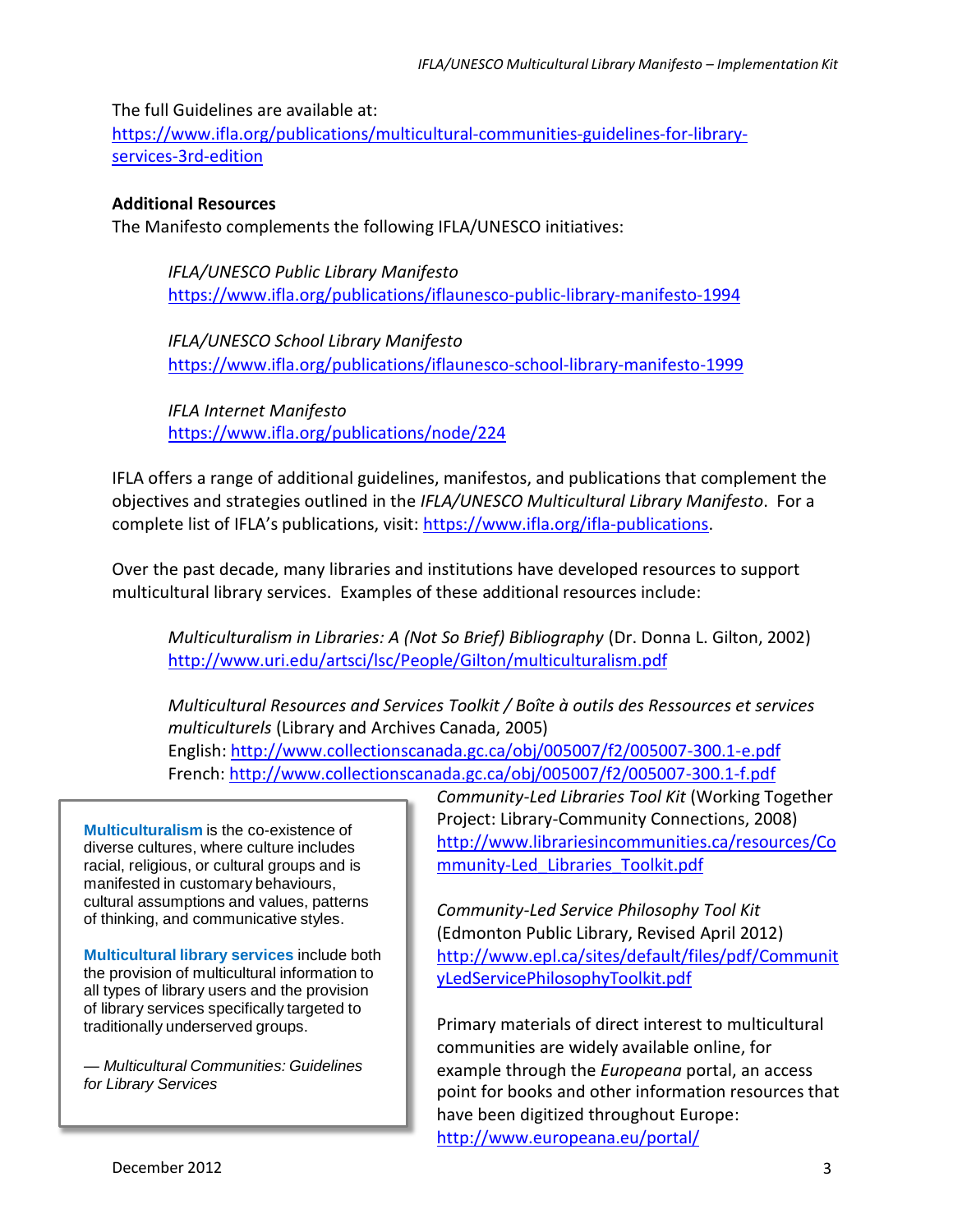### **2. THE MANIFESTO PREAMBLE**

### **Cultural Diversity**

To implement the *IFLA/UNESCO Multicultural Library Manifesto*, libraries are encouraged to first reflect on the Manifesto's definition of "cultural diversity" or "multiculturalism."

The definition quotes the *UNESCO Universal Declaration on Cultural Diversity* (2001).

*"Cultural Diversity" or "Multiculturalism" refers to the harmonious co-existence and interaction of different cultures, where "culture should be regarded as the set of distinctive spiritual, material, intellectual and emotional features of society or a social group, and that it encompasses, in addition to art and literature; lifestyles, ways of living together, value systems, traditions and beliefs". — IFLA/UNESCO Multicultural Library Manifesto*

Starting with this definition, libraries can begin to assess the cultural and linguistic make-up of the community they serve, and the broader community they could potentially serve. Initial questions include:

- *What are the different cultures currently served by my library?*
- *What are the different cultures present in my community that could be served by my library?*
- *What language(s) of service or information resources would make my library accessible to these cultures?*

## **Serving Diverse Communities**

The preamble of the Manifesto also describes the function of libraries in the multicultural context. This is where the Manifesto links the recognition of cultural diversity to the opportunity for targeted services and strategies.

*As libraries serve diverse interests and communities, they function as learning, cultural, and information centres. In addressing cultural and linguistic diversity, library services are driven by their commitment to the principles of fundamental freedoms and equity of access to information and knowledge for all, in the respect of cultural identity and values. — IFLA/UNESCO Multicultural Library Manifesto*

Following an initial analysis of the library's cultural communities and linguistic groups, a number of related questions can be posed in order to generate a basic understanding of existing and potential services, programmes and information resources: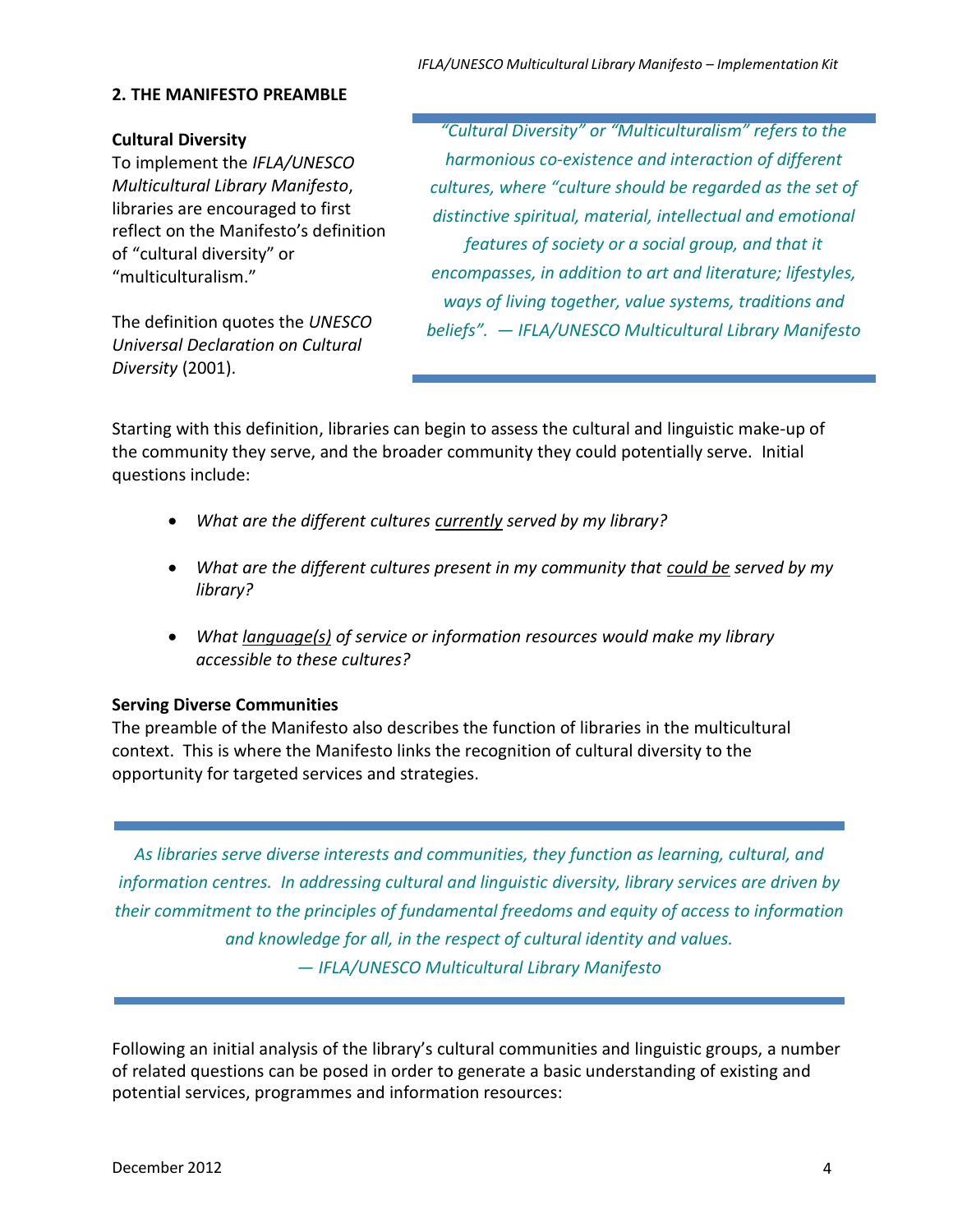- *For each of the cultures served or potentially served by my library, what are some of the current services, programmes or information resources that are accessible?*
- *For each of the cultures served or potentially served by my library, what are some of the potential services, programmes or information resources that we could make accessible?*

# See **Appendix B**, **"Community Analysis and Needs Assessment"**, for a template to assist in the above reflection.

Libraries may also adopt a public consultation approach, which can involve collaboration and communication with local government, with institutions offering multicultural services, with community organizations, or with individual members of the library community. For an example of the public consultation approach; see "Meeting the Needs of Users" in *Multicultural Communities: Guidelines for Library Services*.

## **GROUPS TRADITIONALLY UNDERSERVED IN A MULTICULTURAL SOCIETY**

#### **1. Immigrant minorities**

In this category are included permanent settlers who possess their own language(s) and culture(s) which are distinct from those of the host society. The category also includes the descendants of immigrants who continue to identify with their ancestral culture.

#### **2. Persons seeking asylum**

Refugees and residents with a temporary stay permit.

#### **3. Migrant workers**

In this category, temporary immigrant workers and their dependents are included. They are immigrants who do not intend to stay permanently, and whose legal status is that of temporary resident. They may eventually become permanent residents (category 1), depending upon the policies of their country of residence and their own wishes.

#### **4. National minorities**

These are indigenous or long-established groups with a long-standing and distinct ethnic, linguistic or cultural identity, distinct from that of the majority. They may use the main language of the country (such as the Swedes of Finland), or have substantially adopted the main language of the country (such as the Welsh or the Native Americans). National minorities may share their language or culture with majorities in adjoining countries, or may be confined to the country in which they are a minority.

*— Multicultural Communities: Guidelines for Library Services*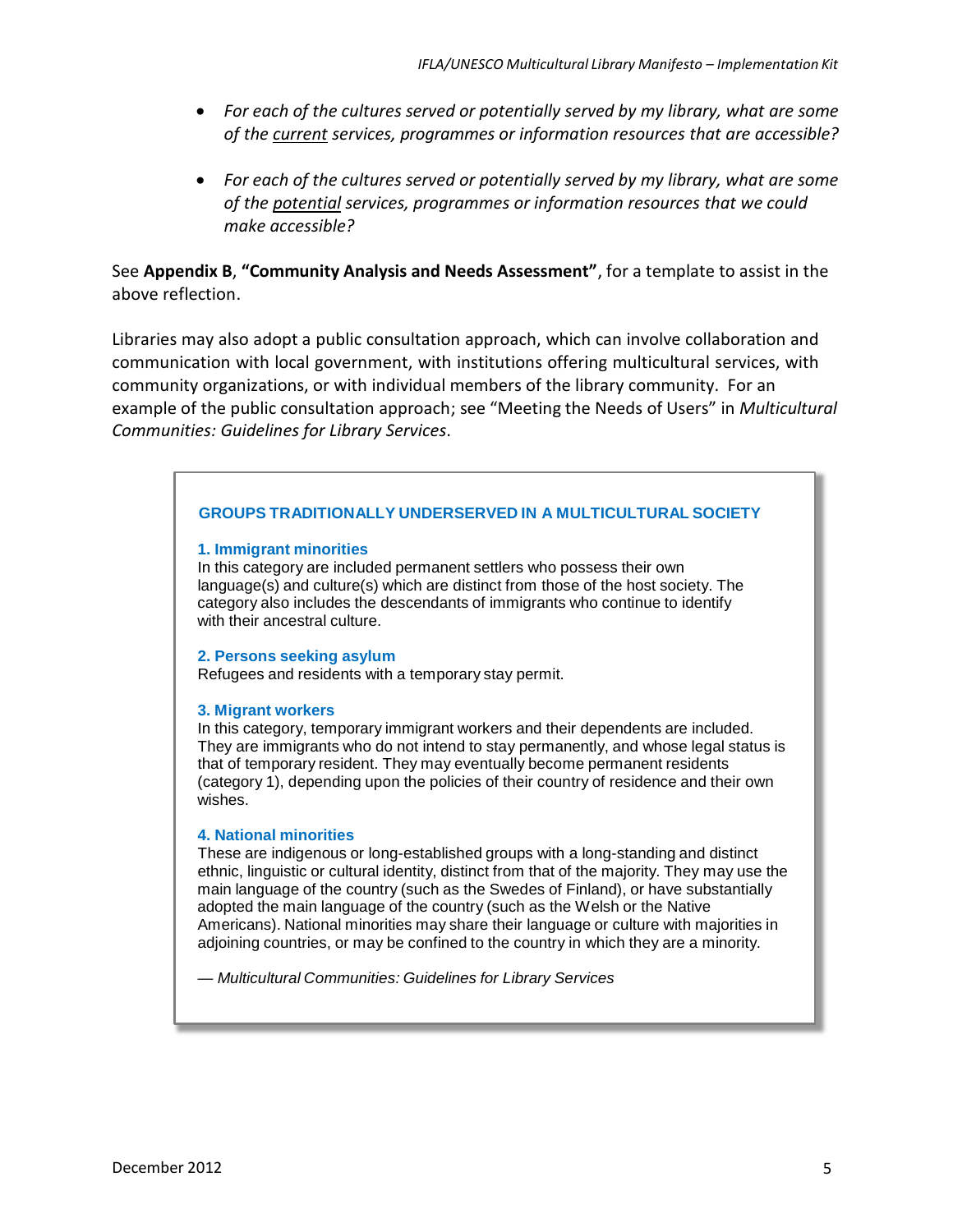# **3. PRINCIPLES**

The fundamental belief of the IFLA/UNESCO Multicultural Library Manifesto is that "each individual in our global society has the right to a full range of library and information services." In support of this right, the Manifesto identifies four principles that serve as the way forward for delivering multicultural services, information, and access.

#### **PRINCIPLE**

 *Serve all members of the community without discrimination based on cultural and linguistic heritage.*

the community (including both users and nonusers), libraries can begin to recognise local cultural and linguistic populations, the languages and scripts they understand, and the range of materials, programmes, and services that they may need access to.

### **Service, Information, and Access**

In the section above relating to the Manifesto Preamble, libraries are provided with a general approach and template (Appendix B) to conduct a "Community Analysis and Needs Assessment." By identifying even a basic range of

information about the identity and needs of

### **PRINCIPLE**

 *Provide information in appropriate languages and scripts.*

#### **PRINCIPLE**

 *Give access to a broad range of materials and services reflecting all communities and needs.*

Remember, special attention should be paid to groups which are often marginalized in culturally diverse societies: minorities, asylum seekers and refugees, residents with a temporary residence permit, migrant workers, and indigenous communities.

## **Staff and Training**

The Principles can also provide ongoing points of reference as libraries seek to add to their collections, hire staff, or to make investments related to multicultural services.

Equitable decisions in staffing are an essential aspect of implementing the Manifesto.

#### **PRINCIPLE**

 *Employ staff to reflect the diversity of the community, who are trained to work with and serve diverse communities.*

Ensuring all staff members have a clear understanding of the Manifesto and its principles also will enable libraries to integrate these principles fully into day-to-day operations. See **Appendix C**, **"Understanding the Manifesto: Workshop Handbook"**, which provides a step-by-step guide to inform staff, clients, and other community members about the Manifesto.

For additional considerations, see "The Principles of the Multicultural Library" in *Multicultural Communities: Guidelines for Library Services*.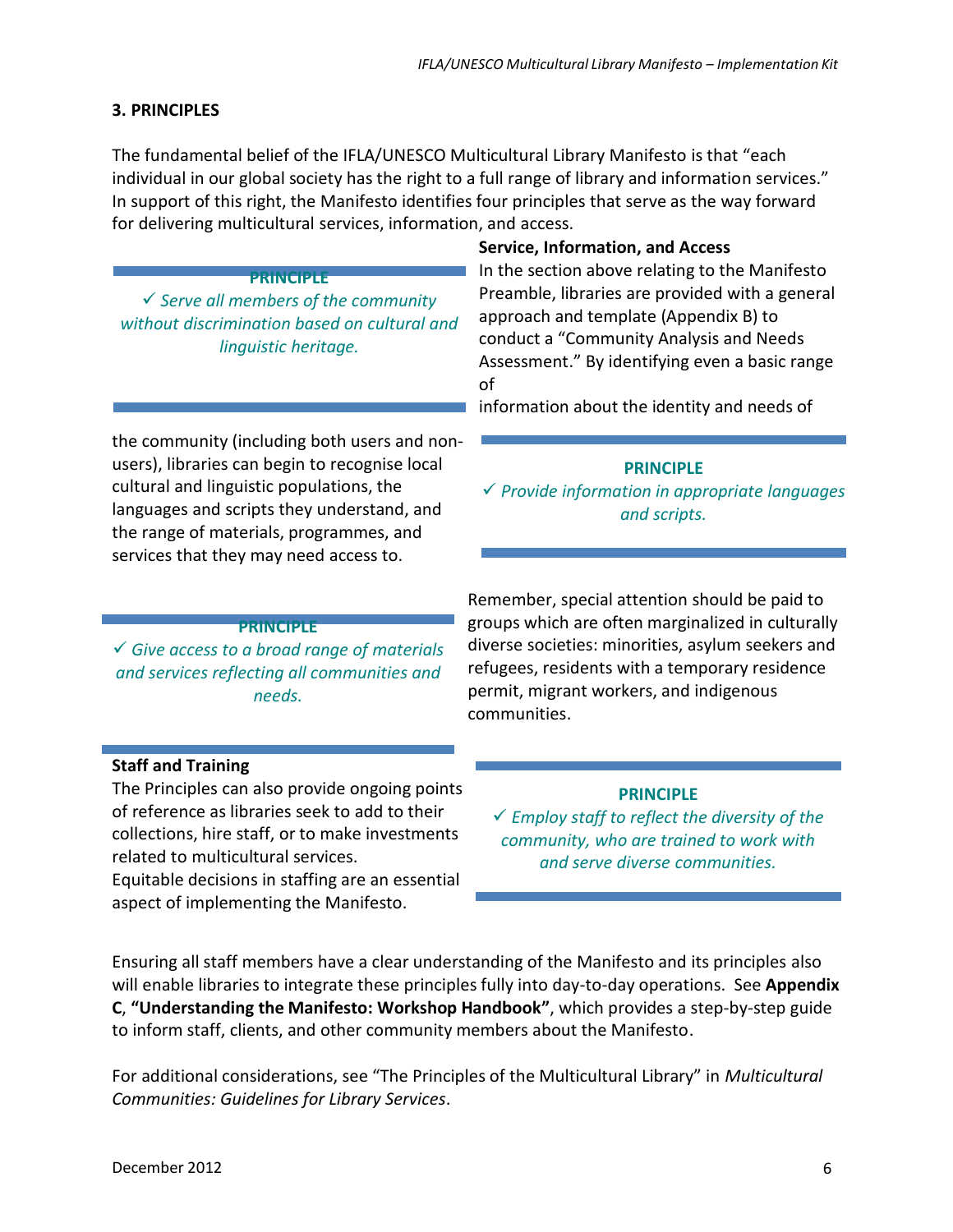### **4. MISSIONS OF MULTICULTURAL LIBRARY SERVICES**

## **What is my library's Mission?**

The *IFLA/UNESCO Multicultural Library Manifesto* identifies ten "Missions" for multicultural library services. The Missions represent specific areas of focus or objectives toward which the library is working as it implements multicultural programmes and services. In other words, the Missions express the

library's specific reason for delivering multicultural services.

## **Adopting a Mission**

A clearly expressed Mission can both support and enhance a library's broader mandate. As part of the implementation of the Manifesto, libraries are encouraged to draft and adopt an individual "Mission Statement" that clearly and concisely states the reason for delivering multicultural services.

A mission statement should be brief and easily understood not only by library staff, but also by members of the library community.

1. Review the Missions expressed in the Manifesto (listed at right) and use the "**Developing a Mission Statement**" tool provided in **Appendix E** to record key words or concepts that apply to your current services, or that define the type of multicultural services your library would like to implement. Consider the relationship between your multicultural services and issues such as information, literacy, education, and culture.

#### **MISSIONS**

 *Promoting awareness of the positive value of cultural diversity and fostering cultural dialogue*

 *Encouraging linguistic diversity and respect for the mother tongue*

 *Facilitating the harmonious coexistence of several languages from an early age*

 *Safeguarding linguistic and cultural heritage and giving support to expression, creation and dissemination in all relevant languages*

 *Supporting the preservation of oral tradition and intangible cultural heritage*

 *Supporting inclusion and participation of persons and groups from all diverse cultural backgrounds*

 *Encouraging information literacy in the digital age, and the mastering of information and communication technologies*

- *Promoting linguistic diversity in cyberspace*
- *Encouraging universal access to cyberspace*

 *Supporting the exchange of knowledge and best practices with regard to cultural pluralism*

The descriptions of "The Role and Purpose of the Multicultural Library" listed in *Multicultural Communities: Guidelines for Library Services* (see below) are also useful to consider as you begin to develop your Mission Statement.

2. Draft a Mission Statement, using some of the key words you have recorded. Remember that the mission statement should be a brief, easily understood expression of your library's reason for delivering multicultural services.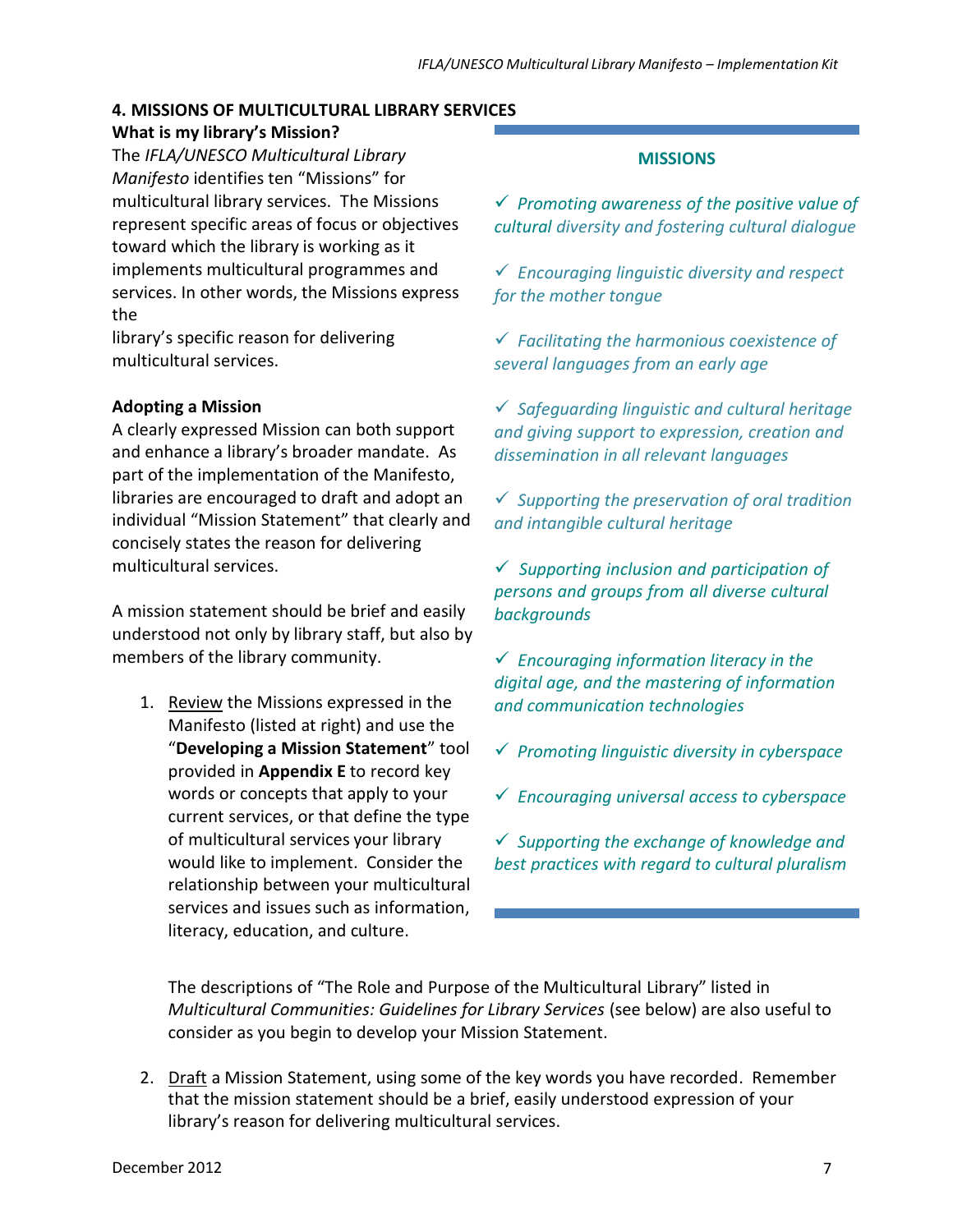- 3. Consult staff, library clients, and members of the community to ensure your draft Mission Statement is understood and represents a practical expression of your library's objectives.
- 4. Adopt your Mission Statement as a formal element of your library's mandate. This step should include formally communicating your Mission Statement to your staff and library community, and incorporating the statement into official documents and publications, such as a library web site.

## **THE ROLE AND PURPOSE OF THE MULTICULTURAL LIBRARY**

Libraries of all kinds play an important role in education, social engagement and global understanding. Library services, in reflecting the needs of the population they serve, impact greatly upon people's lives.

**As learning centres**, libraries promote and provide access to learning materials, language programmes and other relevant materials in appropriate formats for lifelong learning. By providing this access the whole society has the opportunity to support educational needs in general, and learn about each other's communities, understand each other's linguistic needs, learn each other's languages and gain knowledge of the wealth of experiences of different cultures.

**As cultural centres**, libraries preserve, promote, highlight and give voice to different cultures, including their heritage, traditions, literature, art and music. This access provides people from all cultures the possibility to experience and learn about diverse forms of cultural expression.

**As information centres**, libraries acquire, produce, organize, preserve and make accessible information that addresses the needs of all communities, as well as disseminating information on the culturally diverse communities.

*— Multicultural Communities: Guidelines for Library Services*

## **Examples**

Your library's mission for multicultural services may evolve over time to adapt to your community's changing needs and the library's own evolving capacity and resources.

Review your mission statement each year in order to evaluate your success in upholding that mission, or to adopt a new mission for the year ahead. The following are examples of the range of potential Mission Statements libraries may adopt:

• Our library's mission is to serve as an information centre that acquires and makes accessible information in languages relevant to our community.

• Our library's mission is to provide access to learning materials and programmes that foster cultural dialogue.

• Our library's mission is to support information literacy by assisting diverse cultural communities to access, understand, and interact in the digital environment.

Appendix G, "Core Actions – Toolkit Checklist" also provides context for the development of a multicultural Mission Statement.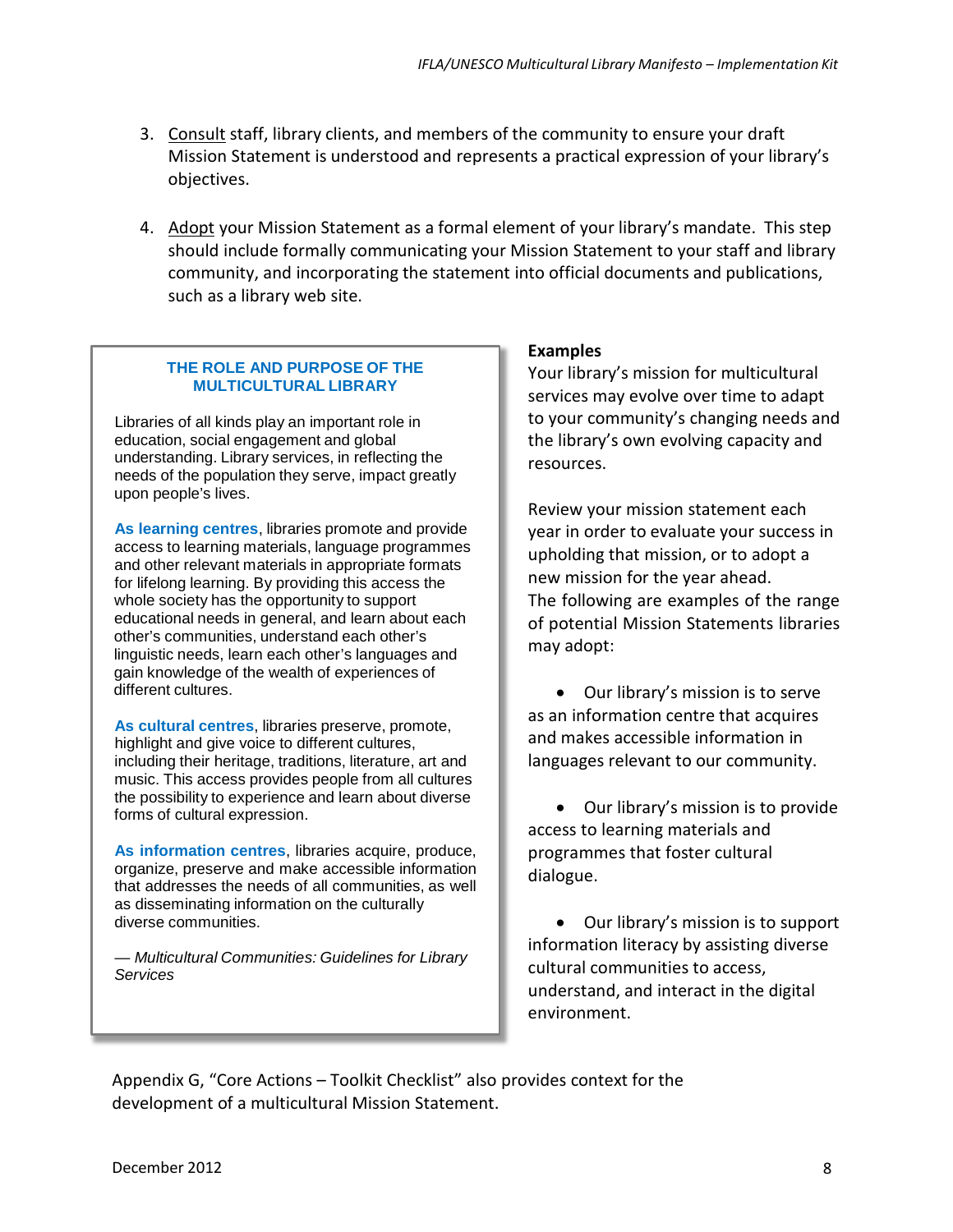## **5. MANAGEMENT AND OPERATION**

The *IFLA/UNESCO Multicultural Library Manifesto* encourages libraries to recognise multicultural services as a central aspect of their operations, rather than seeing these as separate, optional services. To ensure these service features are fully integrated into library operations, multicultural services must also be integrated into the library's strategic and operational plans. If possible, these services should also be supported by an approved multicultural services policy.

*The library should have a policy and a strategic plan, defining its mission, objectives, priorities and services related to cultural diversity. The plan should be based on a comprehensive user needs analysis and adequate resources. — IFLA/UNESCO Multicultural Library Manifesto*

There are a wide range of planning and policy models. For example, a formal policy document generally includes the following elements:

| <b>Title</b>                      | A formal policy title such as "Multicultural Services Policy".       |
|-----------------------------------|----------------------------------------------------------------------|
| <b>Implementation Date</b>        | The date the policy is approved or takes effect.                     |
| <b>Purpose</b>                    | The specific service, operational decision, or objective addressed   |
|                                   | by the policy (see "Adopting a Mission" above).                      |
| Context                           | Relevant background information, such as finding from a              |
|                                   | "Community Analysis and Needs Assessment" (see Appendix A).          |
| Content                           | The specific details of the policy; for example: the formal approach |
|                                   | to providing access to multicultural web resources; multicultural    |
|                                   | staffing approaches; collection development commitments;             |
|                                   | multicultural program outlines, etc.                                 |
| <b>Roles and Responsibilities</b> | The titles of staff or operational areas that must implement         |
|                                   | aspects of the policy, beginning with the highest member of the      |
|                                   | organization, down to key operational staff.                         |
| <b>Evaluation and Review</b>      | The date and range of evaluation activities, to ensure results are   |
|                                   | assessed and the policy is renewed at regular intervals.             |
| <b>Definitions</b>                | A list of definitions for key terms used in the policy.              |
| <b>Contact Information</b>        | The title of the staff member or the operational area that should    |
|                                   | be contacted if there are questions about the policy.                |

Not all policies are written documents. A commitment to concrete action can also embody a library policy; for example, when a library acts on a decision to acquire materials in a range of languages.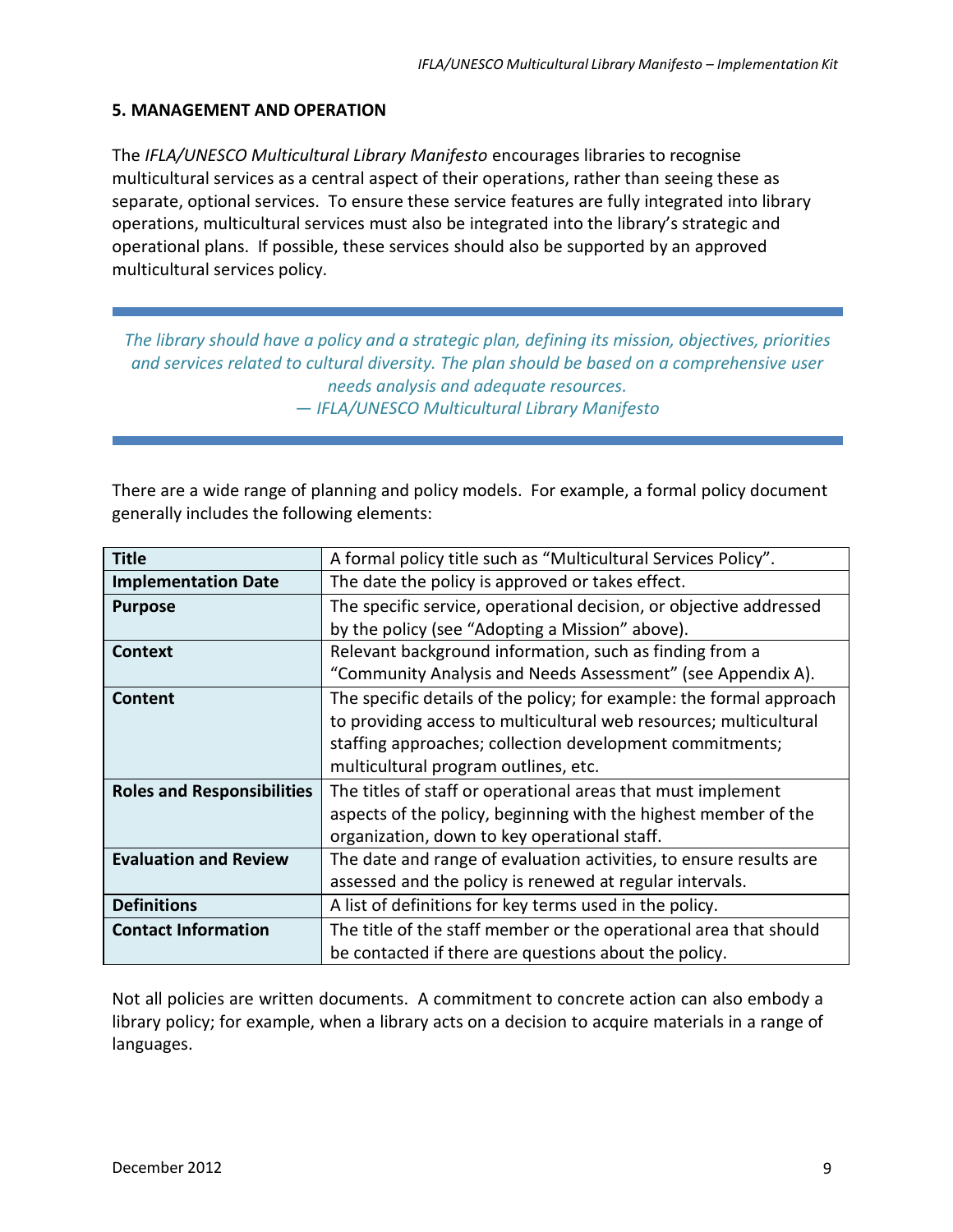Whether plans and policies are formal or informal, brief or comprehensive, in all cases they should be based on informed decisions. **Appendix F** provides a "**Decision Making Template**" designed to help libraries make informed decisions as part of their planning and policydevelopment initiatives. The template involves:

- Identifying the issue or issues that need a decision.
- Describing the existing planning or policy context.
- Recording key considerations relating to the library's cultural communities, resources, and other important factors.
- Proposing a decision that will be approved and acted upon through a plan or policy.

### **COLLECTION MANAGEMENT POLICY**

A collection management policy for multilingual and multicultural resources should form an integral part of the library's overall Collection Management Policy.

*— Multicultural Communities: Guidelines for Library Services*

For a list of general considerations and specific requirement of a collection management policy for multilingual and multicultural resources, see *Multicultural Communities: Guidelines for Library Services*.

The Guidelines also provide detailed approaches to collection development considerations such as:

- Range of resources
- Multilingual Collection development and maintenance
- Bibliographic control
- Standards for book collections
- Acquisition Rates
- Electronic resource provision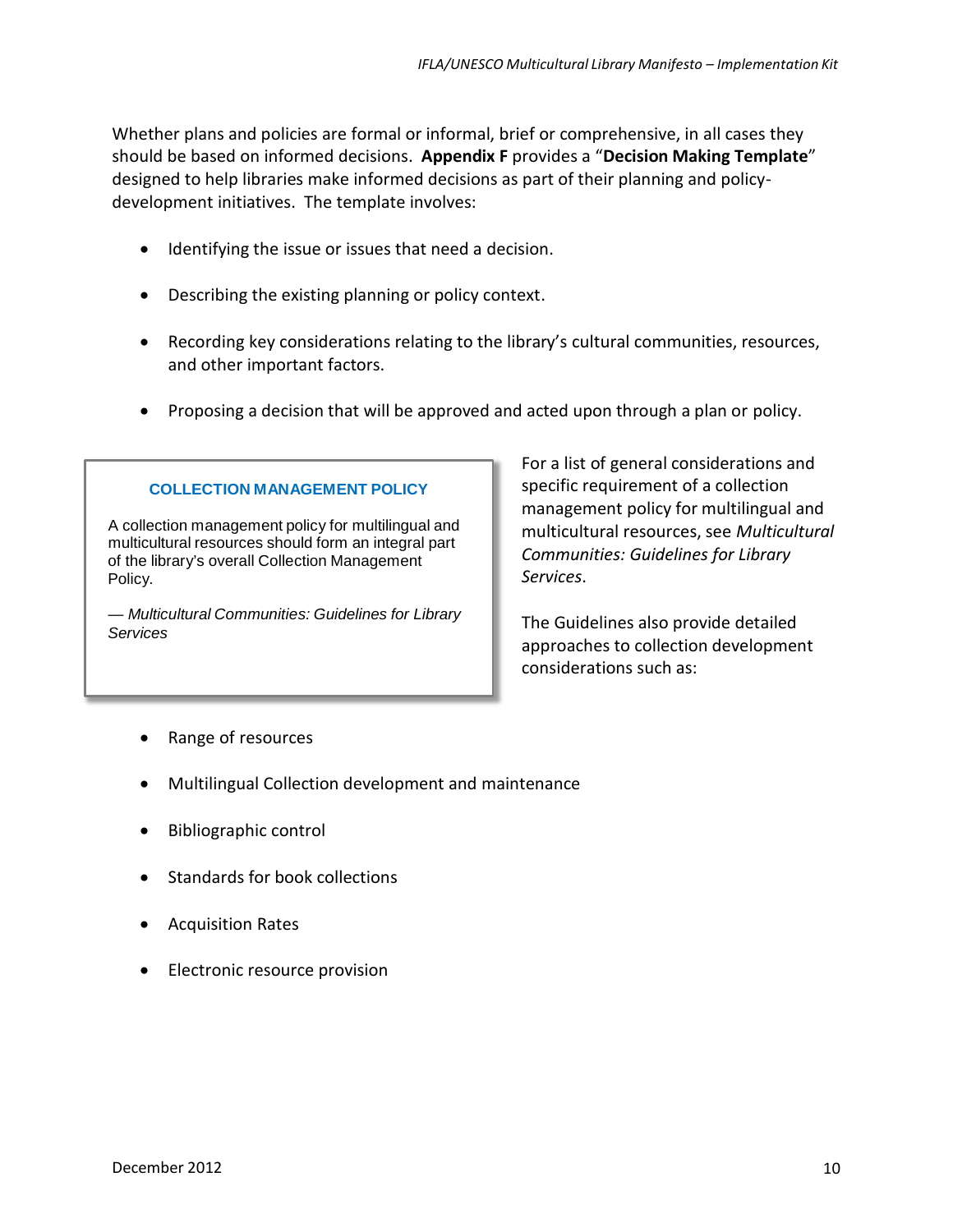# **6. CORE ACTIONS**

The *IFLA / UNESCO Multicultural Library Manifesto*  identifies "Core Actions" where library operations can embody a commitment to multicultural services, including:

- Collection development
- Resource allocation
- Program delivery
- Information access
- Outreach initiatives

Libraries can make use of the strategies and tools provided in the Implementation Kit in order to link these Core Actions directly to their operations.

# See **Appendix G**, "**Core Actions – Toolkit Checklist**".

The checklist encourages libraries to apply and evaluate the information, strategies, and tools contained in the implementation kit against each of the Manifesto's Core Actions.

# **CORE ACTIONS**

 *Develop culturally diverse and multilingual collections and services, including digital and multimedia resources;*

 *Allocate resources for the preservation of cultural expression and heritage, paying particular attention to oral, indigenous and intangible heritage;*

 *Include programmes supporting user education, information literacy skills, newcomer resources, cultural heritage and cross-cultural dialogue as integral parts of the services;*

 *Provide access to library resources in appropriate languages through information organization and access systems;*

 *Develop marketing and outreach materials in appropriate media and languages to attract different groups to the library.*

> *— IFLA / UNESCO Multicultural Library Manifesto*

Through a systematic use of the toolkit, libraries

can develop a comprehensive understanding of the degree to which multicultural services are a central aspect of their operations, and where opportunities continue to exist for further planning, action, and understanding.

*The library staff is the active intermediary between users and resources. Professional education and continuing training focused on services to multicultural communities, crosscultural communication and sensitivity, anti-discrimination, cultures and languages should be provided. — IFLA / UNESCO Multicultural Library Manifesto*

# **7. STAFF**

The *IFLA/UNESCO Multicultural Library Manifesto* recognises the vital connection between library staff and the cultural communities served by the library. To ensure a strong and productive link between these groups, the Manifesto recommends ongoing professional development, as well as staffing practices informed by the cultural and linguistic character of the community.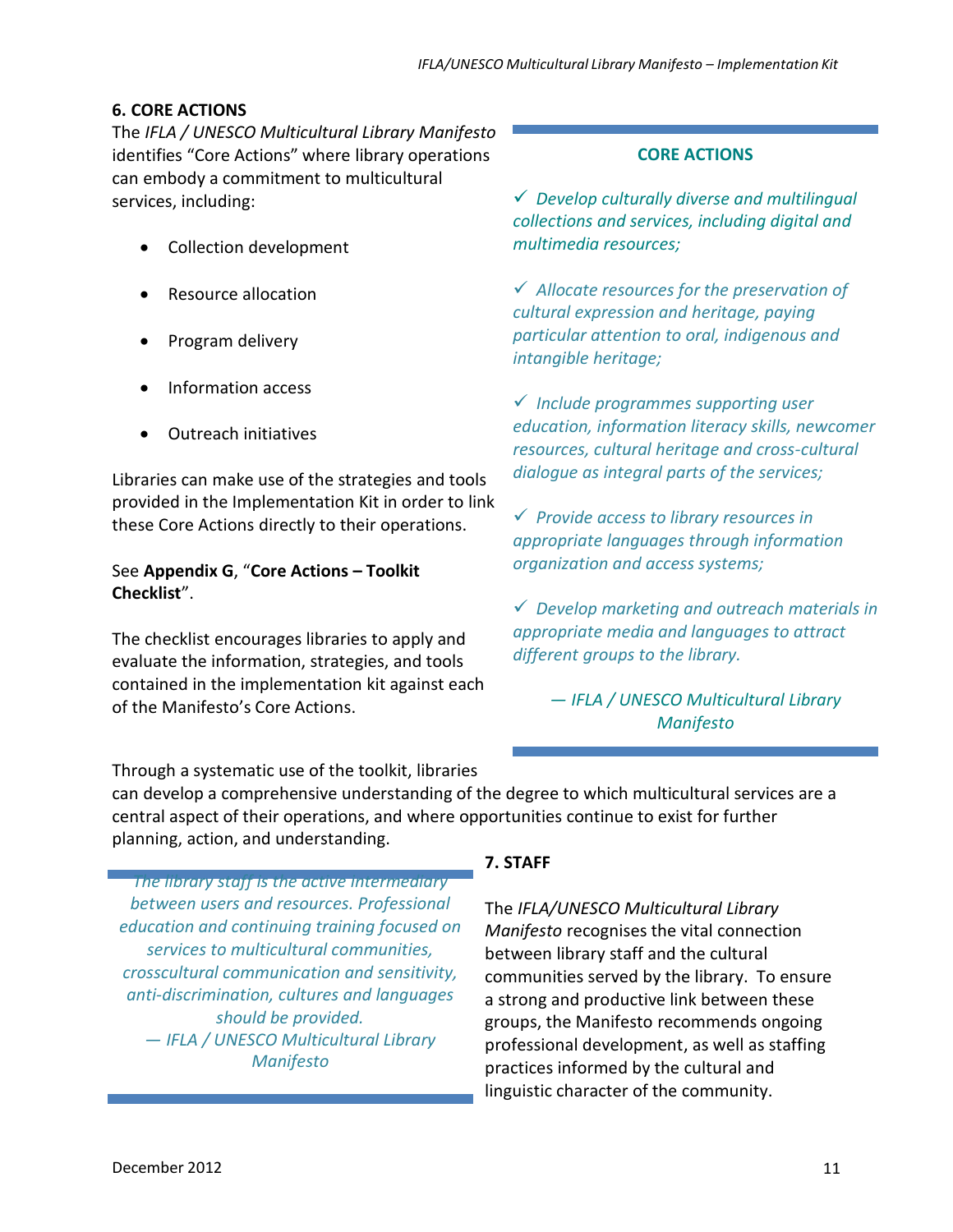## **Skills of Library Staff**

IFLA's *Multicultural Communities: Guidelines* Library Staff".

Importantly, the list emphasizes communication initiatives, such as ensuring members of multicultural communities are aware of employment opportunities, and an understanding of how their skills align with the objectives of multicultural library services.

*for Library Services* lists recommended "Skills of *The staff of a multicultural library should reflect the cultural and linguistic characteristic of the community to ensure cultural awareness, reflect the community the library serves, and encourage communication. — IFLA / UNESCO Multicultural Library Manifesto*

Both for current and potential members of library staff, awareness of the aims and opportunities of the library's multicultural services can begin with a workshop on the *IFLA/UNESCO Multicultural Library Manifesto*. See **Appendix C**, **"Understanding the Manifesto: Workshop Handbook"**, which provides a step-by-step guide to inform staff, clients, and other community members about the Manifesto.

### **THE SKILLS OF LIBRARY STAFF**

- Libraries should attempt to reflect the multicultural societies they serve by ensuring the staff truly reflect the different multicultural groups in the community.
- Libraries should implement positive action strategies to ensure that people from multicultural communities are aware of existing employment opportunities.
- Library authorities should encourage the employment of people with relevant linguistic and cultural knowledge, skills and abilities.
- Appropriate means of doing so include the adoption of local employment policies, creation of specific positions, and use of interns, trainees or cadetships.
- It is important that linguistic and cultural characteristics be appropriate for the tasks for which a person is employed, and that libraries recognise the wide range of categories of ability. These include oral fluency, reading and writing skills, familiarity with the general culture, and high-level formal education within the culture, or any combination of these.
- Library authorities should institute education programmes designed to enrich the cultural knowledge of their staff and improve their abilities in serving a linguistically and culturally diverse society.
- Library schools should encourage people of multicultural background to undertake courses in librarianship and related areas; library schools should ensure that all courses deal with multicultural issues.
- The cooperative use of library staff with appropriate expertise should be encouraged.

*— Multicultural Communities: Guidelines for Library Services*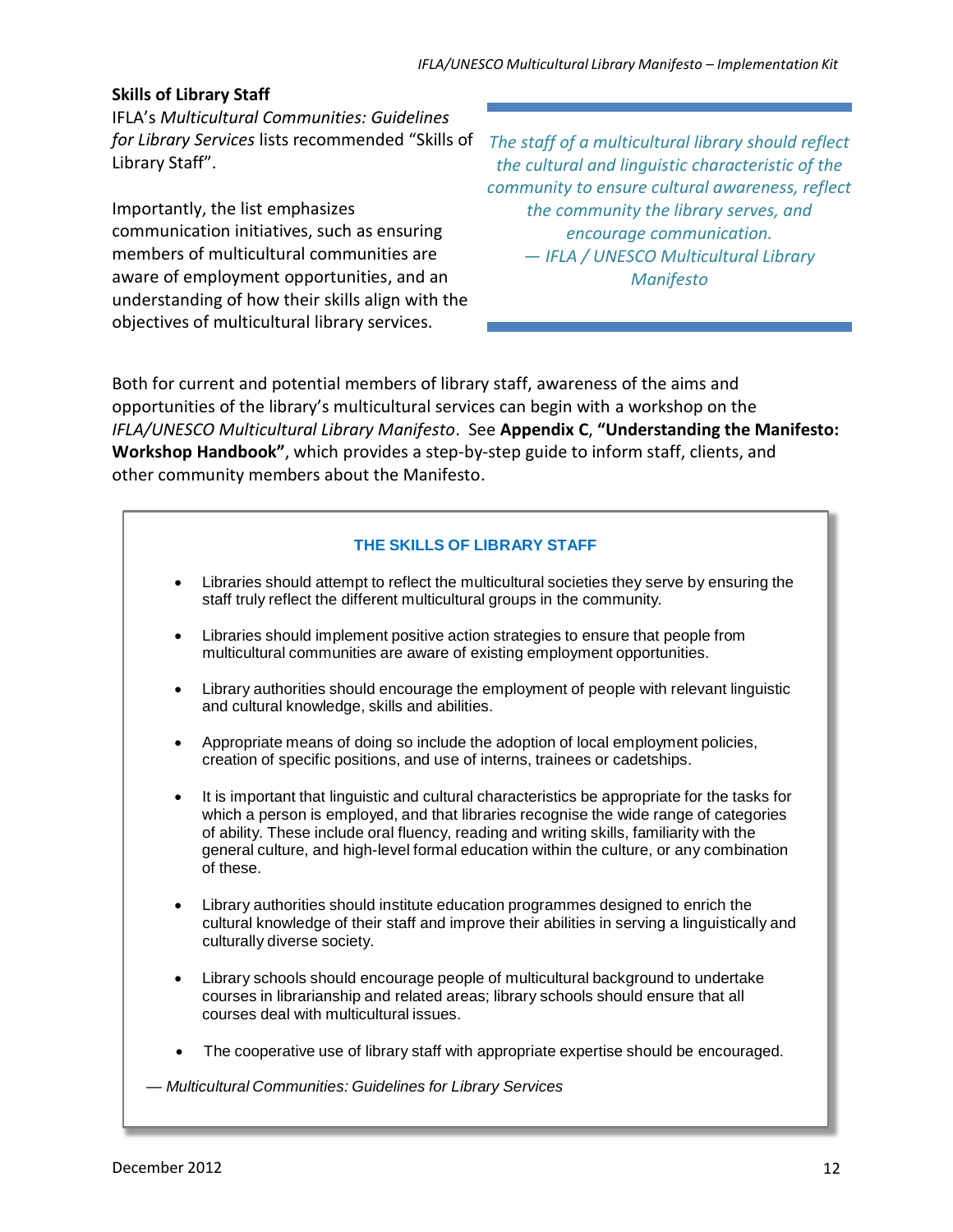### **8. FUNDING, LEGISLATION AND NETWORKS**

Engaging governments and other decision-making bodies in the implementation of the *IFLA/UNESCO Multicultural Library Manifesto* will involve a broad range of opportunities and approaches depending on the capacity of the library and the form and functions of the governance structures in which it operates.

*Governments and other relevant decisionmaking bodies are encouraged to establish and adequately fund libraries and library systems to offer free library and information services to culturally diverse communities. — IFLA / UNESCO Multicultural Library Manifesto*

### IFLA's *Multicultural Communities: Guidelines for*

*Library Services* provides information on "International Best Practice," including examples of international legislation, strategic policy, and dedicated programmes touching on library service and multicultural issues.

**Canada**: *Multiculturalism Act* [http://laws-lois.justice.gc.ca/eng/acts/c-18.](http://laws-lois.justice.gc.ca/eng/acts/c-18.7/)7/

**Denmark**: *Act Regarding Library Services* <http://www.bs.dk/publikationer/english/act/index.htm>

**Estonia**: *Public Libraries Act* <http://www.wipo.int/wipolex/en/details.jsp?id=11072>

**Norway**: *Library Reform 2014*

[http://www.biblioteki.org/repository/PROJEKT%2018/Inspircje/Library%20Reform%202014.](http://www.biblioteki.org/repository/PROJEKT%2018/Inspircje/Library%20Reform%202014.pdf) [pdf](http://www.biblioteki.org/repository/PROJEKT%2018/Inspircje/Library%20Reform%202014.pdf)

**England**: *Welcome to Your Library* [http://www.welcometoyourlibrary.or](http://www.welcometoyourlibrary.org.uk/)g.uk/

**USA**: *Welcome Stranger: Public Libraries Build the Global Village (Tool Kit)* [http://www.centrecountyreads.org/sites/centralpalibraries.org/files/ws\\_toolkit.pdf](http://www.centrecountyreads.org/sites/centralpalibraries.org/files/ws_toolkit.pdf)

*Multicultural library services are in essence global. All libraries involved in activities in this field must participate in relevant local, national or international networks in policy development. Research is needed to obtain the data necessary to make informed service decisions and secure appropriate funding. Research findings and best practices should be widely disseminated in order to guide effective multicultural library services. — IFLA / UNESCO Multicultural Library Manifesto*

Libraries also are encouraged to distribute copies of the Manifesto (**Appendix A**) and to conduct workshops in to generate understanding and support for the aims of multicultural library services. **Appendix C**, **"Understanding the Manifesto: Workshop Handbook"**, which provides a step-by-step guide to inform staff, clients, and other community members about the Manifesto.